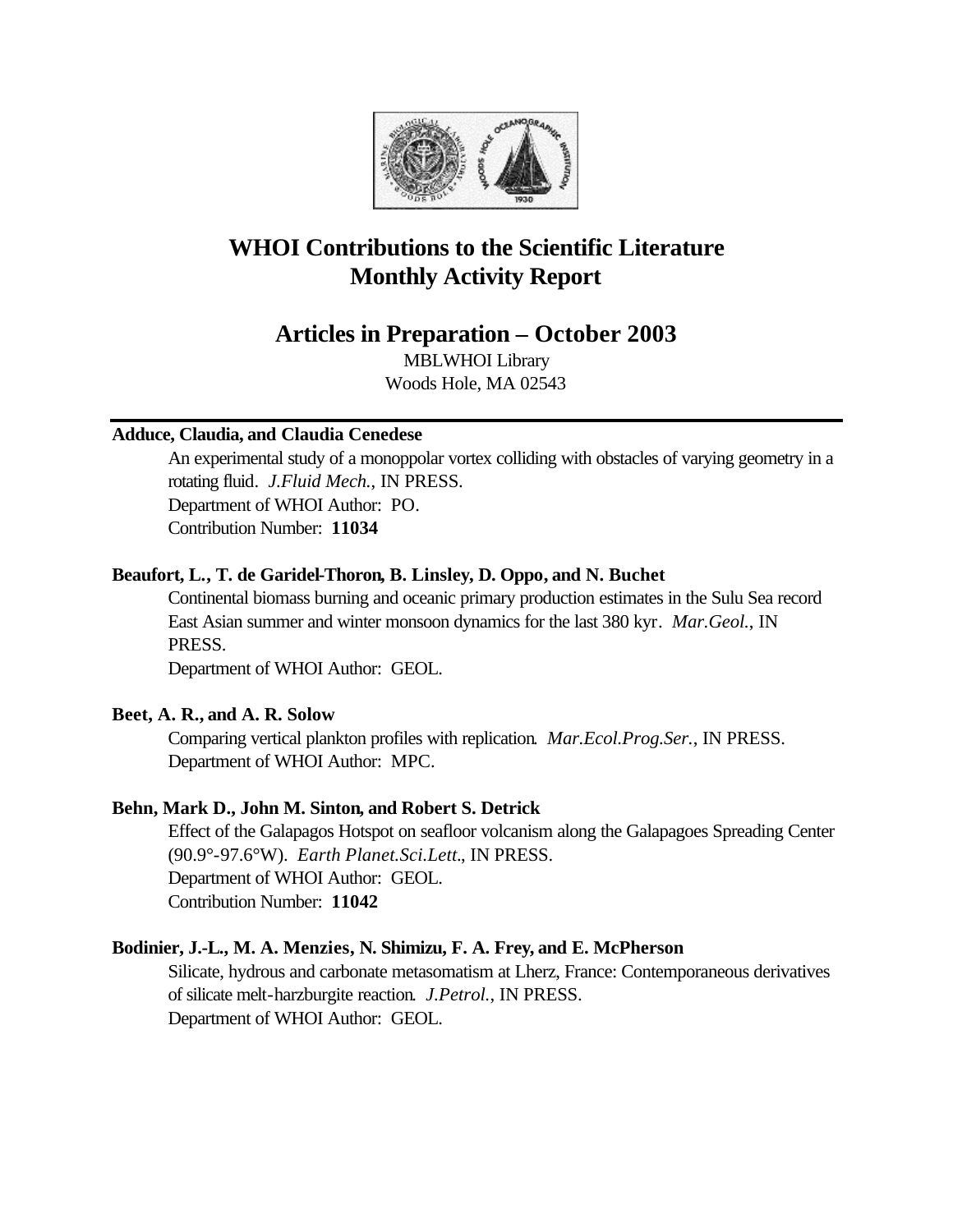#### **Boettcher, M. S., and C. Marone**

Effects of normal stress variation on the strength and stability of creeping faults. *J.Geophys.Res.*, IN PRESS. Department of WHOI Author: GEOL. Contribution Number: **11032**

### **Buesseler, Ken, John Andrews, Steve Pike, and Matthew Charette**

Evidence for enhanced carbon sequestration in response to iron fertilization in the Southern Ocean. *Science*, IN PRESS. Department of WHOI Author: MCG. Contribution Number: **11047**

#### **Buynevich, I. V., and J. P. Donnelly**

Geological signatures of barrier breaching and overwash, southern Massachusetts, USA. *J.Coast.Res.*, IN PRESS. Department of WHOI Author: GEOL. Contribution Number: **11043**

#### **Buynevich, Ilya V., and Duncan M. Fitzgerald**

Sedimentological signatures of riverine-dominated phases in estuarine and barrier evolution along an embayed coastline. In: *Morphodynamics of Estuaries*. D. Fitzgerald & J. Knight, eds., IN PRESS. Department of WHOI Author: GEOL. Contribution Number: **11045**

### **Buynevich, Ilya V., Duncan M. Fitzgerald, and Sytze van Heteren**

Sedimentary records of intense storms in holocene barrier sequences, Maine, USA. *Mar.Geol.*, IN PRESS. Department of WHOI Author: GEOL. Contribution Number: **11044**

#### **Carman, M., and L. Keigwin**

Preservation and color differencesin *Nuttalides umbonifera*. *J.Foram.Res*, IN PRESS. Department of WHOI Author: GEOL.

#### **Chen, C., R. Beardsley, P. Franks, and J. VanKeuren**

Diurnal heating on stratification and residual heat on Georges Bank. *J.Geophys.Res.*, IN PRESS.

Department of WHOI Author: PO.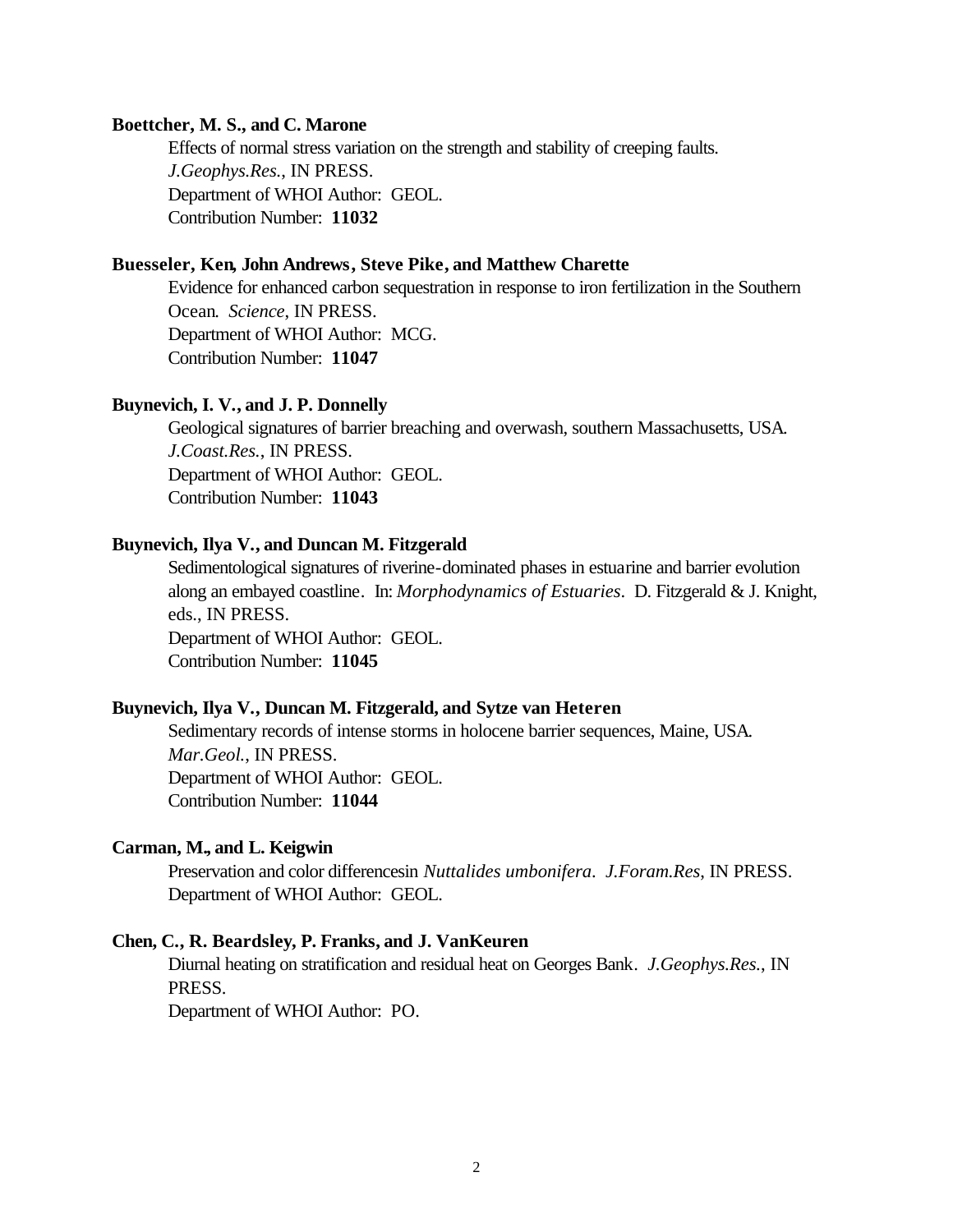#### **Chen, Y. J., and J. Lin**

High sensitivity of ocean ridge thermal structure to changes in magma supply: The Glalpagos Spreading Center. *Earth Planet.Sci.Lett.*, IN PRESS. Department of WHOI Author: GEOL.

### **Cleveland, R. O., A. L. Cohen, R. Roy, H. Singh, and T. L. Szabo**

Imaging coral II: Using ultrasound to image coral skeleton. *Subsurface Sensing Technologies and Applications An International Journal*, IN PRESS. Department of WHOI Author: GEOL.

### **Colosi, John A., and Arthur B. Baggeroer**

On the kinematics of broadband multipath scintillation and the approach to saturation. *J.Acoust.Soc.Am.*, IN PRESS. Department of WHOI Author: AOPE. Contribution Number: **11030**

#### **Dick, H. J. B., J. Lin, and H. Schouten**

Ultra-slow spreading - a new class of ocean ridge. *Nature*, IN PRESS. Department of WHOI Author: GEOL.

# **Draut, Amy E., Peter D. Clift, David M. Chew, Matthew J. Cooper, Rex N. Taylor, and Robyn E. Hannigan**

Laurentian crustal recycling in the ordovician grampian orogeny: Nd isotopic evidence from western Ireland. *Geol.Mag.*, IN PRESS. Department of WHOI Author: GEOL. Contribution Number: **11036**

# **Drenzek, Nicholas J., Timothy I. Eglinton, Carl O. Wirsen, Neil C. Sturchio, Linnea J. Heraty, Kevin R. Sowers, Qingzhong Wu, Harold D. May, and Christopher M. Reddy**

Invariant chlorine isotopic signatures during microbial PCB reductive dechlorination. *Environ.Pollut.*, IN PRESS. Department of WHOI Author: MCG. BIO. Contribution Number: **11041**

#### **Garcia, Xavier, and Alan G. Jones**

A new methodology for the acquisition and processing of audio-magnetotelluric (AMT) data in the AMT dead-band. *Geophysics*, IN PRESS. Department of WHOI Author: AOPE. Contribution Number: **11033**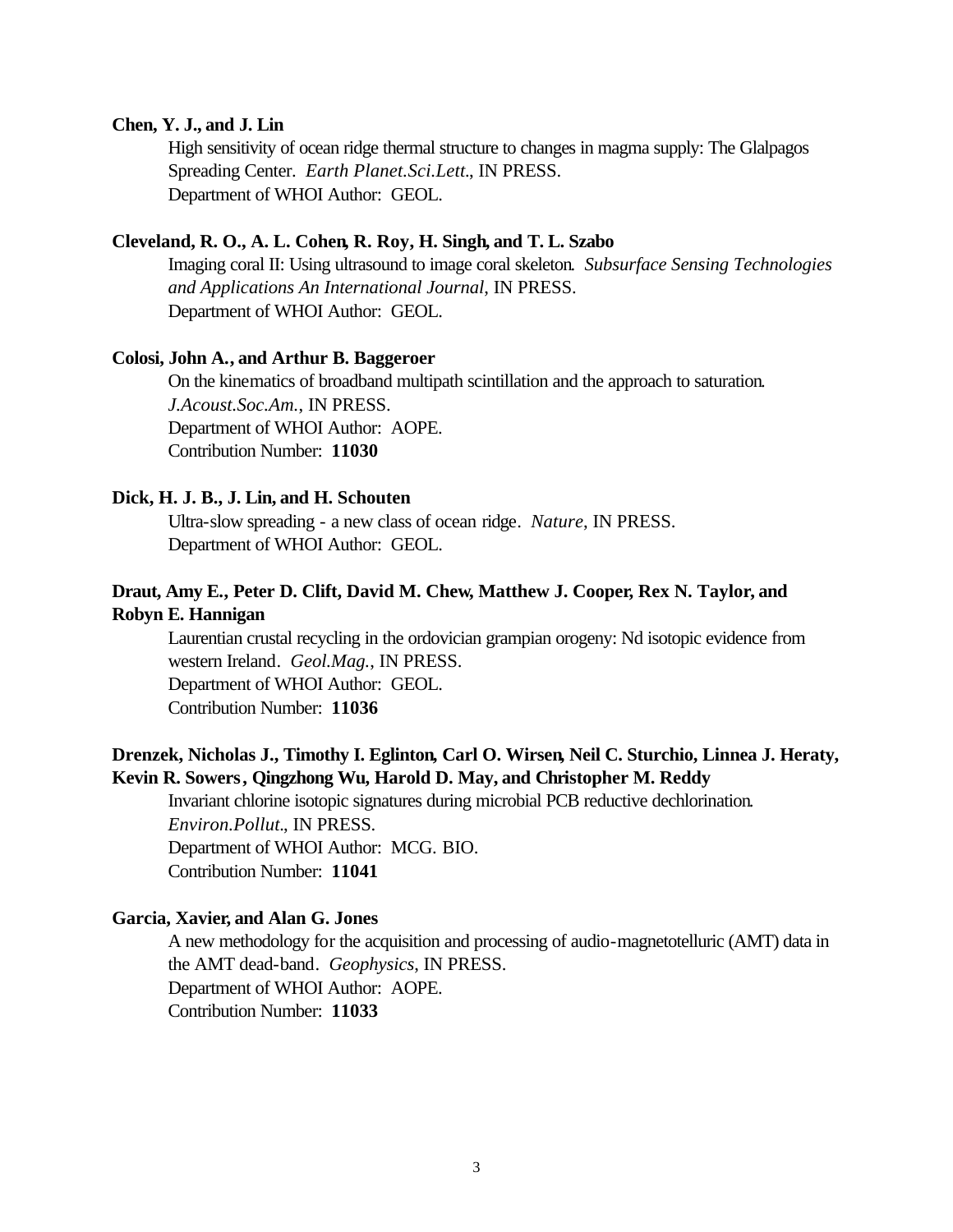#### **Gawarkiewicz, Glen G., Christopher A. Linder, Debra Palka, and Gordon Waring**

Bottlenose dolphin (*Tursiops truncatus*) distributions near the shelfbreak front in the Midlle Atlantic Ridge. *Nature*, IN PRESS. Department of WHOI Author: PO. Contribution Number: **11050**

#### **Hall, Melinda M., Terrence M. Joyce, Robert S. Pickary, and William M. Smethie**

Zonal circulations across 52°W in the North Atlantic. *J.Geophys.Res.*, IN PRESS. Department of WHOI Author: PO. Contribution Number: **11055**

#### **Jin, D., P. Hoagland, and A. Solow**

The economic value of environmental research in understanding the relative contributions of sources of nutrients to coastal waters. *J.Environ.Manage.*, IN PRESS. Department of WHOI Author: MPC.

#### **Jin, D., and H. L. Kite-Powell**

Total factor productivity change in the offshore oil and gas industry. *Marin.Resour.Econ.*, IN PRESS

Department of WHOI Author: MPC.

### **Li, A., and R. S. Detrick**

Seismic constraints on anisotrophy beneath Iceland: Implications for plume-ridge interaction. *Earth Planet.Sci.Lett.*, IN PRESS. Department of WHOI Author: GEOL.

#### **Linder, Christopher A., Glen G. Gawarkiewicz, and Robert S. Pickart**

Seasonal characteristics of bottom layer detachment at the shelfbreak front in the Middle Atlantic Bight. *J.Geophys.Res.*, IN PRESS. Department of WHOI Author: PO. Contribution Number: **11048**

#### **Maclennan, J., D. McKenzie, K. Gronvold, N. Shimizu, J. M. Elier, and N. Kitchen**

Melt mixing and crystallization under Theistateykir, NE Iceland. *Geochem.Geophys.Geosyst.*, IN PRESS.

Department of WHOI Author: GEOL.

### **Managi, S., J. J. Opaluch, D. Jin, and T.A. Grigalunas**

Alternative innovation indexes: The case of the offshore oil and gas industry. *Res.Policy*, IN PRESS.

Department of WHOI Author: MPC.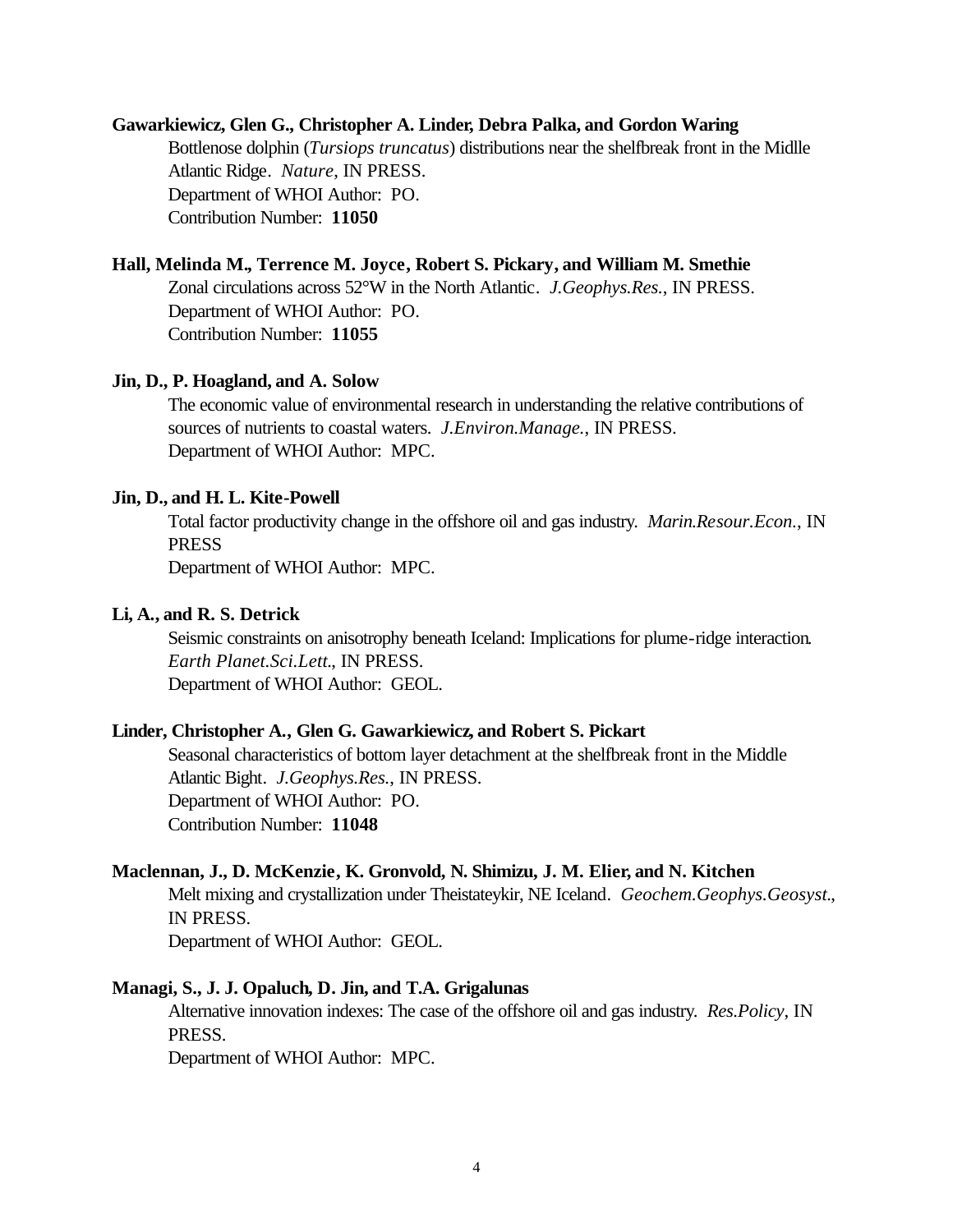#### **Managi, S., J. J. Opaluch, D. Jin, and T. A. Grigalunas**

Forecasting energy supply and pollution from offshore oil and gas industry. *Marin.Resour.Econ.*, IN PRESS. Department of WHOI Author: MPC.

### **Marsaglia, K., and the ODP Leg 210 Scientific Party**

Results from recent deep-water drilling in the Newfoundland Basin, east of Hibernia field. *AAPG Bull.*, IN PRESS. Department of WHOI Author: GEOL.

### **Mizuta, G., and Nelson G. Hogg**

Three-dimensional structure of the circulation induced by a shoaling topographic wave. *J.Phys.Oceanogr.*, IN PRESS. Department of WHOI Author: PO. Contribution Number: **11051**

#### **Munoz, A., J. Acosta, and E. Uchupi**

Cenozoic tectonics on the Galicia margin, northwest Spain. *Geo-Mar.Lett.*, IN PRESS. Department of WHOI Author: GEOL.

#### **Peucker-Ehrenbrink, Bernhard, and Mark W. Miller**

Quantitative bedrock geology of East and Southeast Asia (Brunei, Cambodia, eastern and southeastern China, East Timor, Indonesia, Japan, Laos, Malaysia, Myanmar, North Korea, Papua New Guinea, Philippines, far-eastern Russia, Singapore, South Korea,Taiwan, Thailand, Vietnam). *Geochem.Geophys.Geosyst.*, IN PRESS. Department of WHOI Author: MCG. Contribution Number: **11046**

#### **Rapp, R. P., N. Shimizu, and M. D. Norman**

Growth of early continental crust by partial melting of eclogite. *Nature*, IN PRESS. Department of WHOI Author: GEOL.

#### **Ravizza, G., and B. Peucker-Ehrenbrink**

Chemostratigraphic evidence of Deccan volcanism from the marine Os isotope record. *Science*, IN PRESS. Department of WHOI Author: MCG. Contribution Number: **11040**

# **Raymo, M. E., D. W. Oppo, D. Hodell, B. Flower, J. McManus, D. Venz, K. Kleiven, and K. McIntyre**

Stability of North Atlantic waters masses in face of pronounced natural climate variability. *Paleoceanography*, IN PRESS. Department of WHOI Author: GEOL.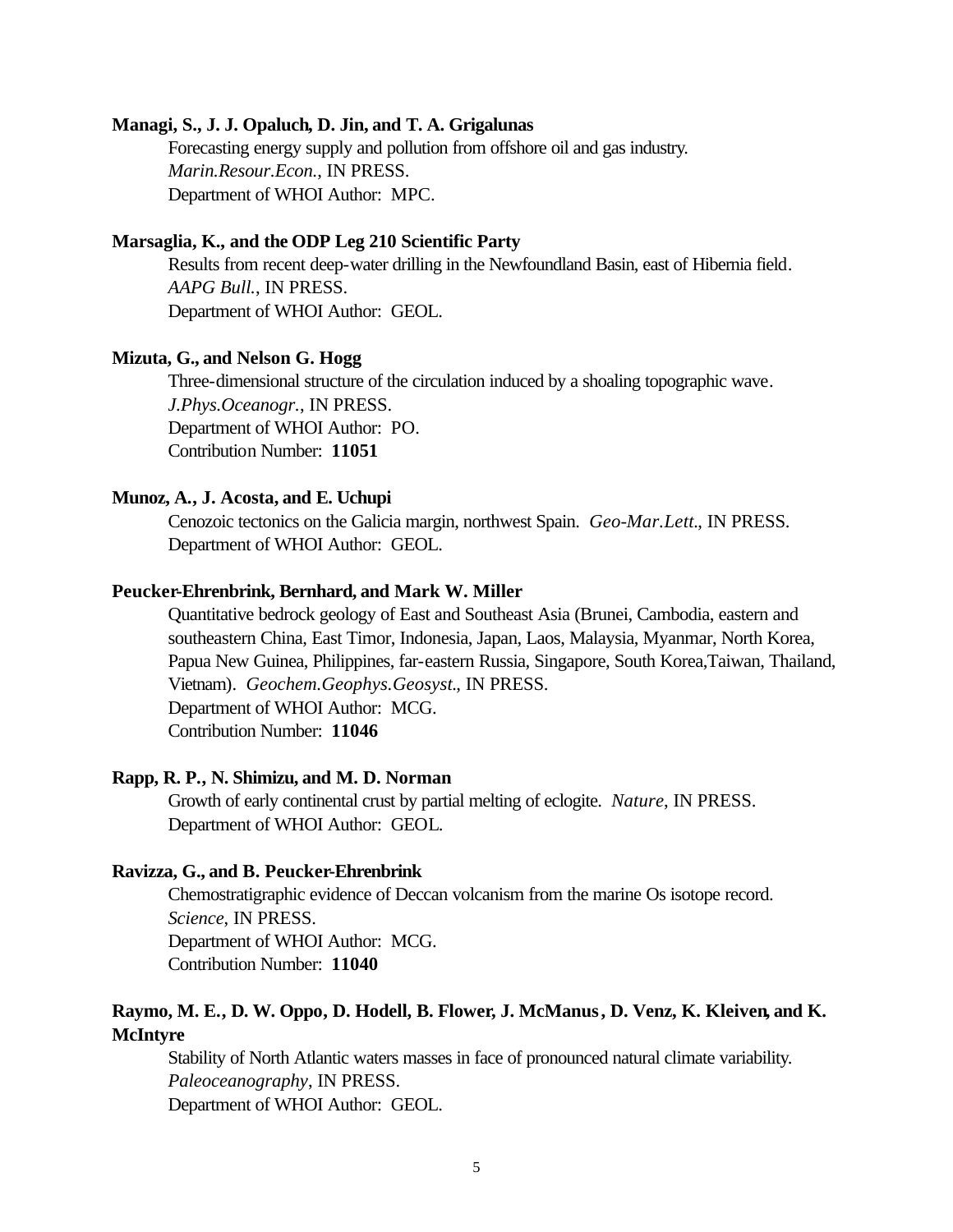#### **Roberts, D. L., and A. R. Solow**

When did the Dodo become extinct? *Nature*, IN PRESS. Department of WHOI Author: MPC.

#### **Schulte, S., A. Benthien, P. J. Muller, and C. Ruhlemann**

Carbon isotopic fractionation (e<sub>2</sub>) of  $C_{37}$  alkenones in deep sea sediments: Its potential aas a paleo-nutrient proxy. *Paleoceanography*, IN PRESS. Department of WHOI Author: GEOL.

### **Sichel, E., and M. A. Tivey**

An inquiry-based marine technology project for students across institutions. *Current: The Journal of Marine Education*, IN PRESS. Department of WHOI Author: GEOL.

#### **Sinton, John, Robert Detrick, J. Pablo Canales, Garrett Ito, and Mark Behn**

Morphology and segmentation of the Western Galapagos spreading center,  $90.5^{\circ}$ - $98^{\circ}$ W: Plume-ridge interaction at an intermediate spreading ridge. *Geochem.Geophys.Geosyst.*, IN PRESS.

Department of WHOI Author: GEOL. Contribution Number: **11038**

### **Solow, A. R., and C. Costello**

Estimating the rate of species introductions from the discovery record. *Ecology*, IN PRESS. Department of WHOI Author: MPC.

### **Steele, John**

Regime shifts in the ocean: An introduction. *Prog.Oceanogr.*, IN PRESS. Department of WHOI Author: MPC. Contribution Number: **11031**

### **Straneo, Fiammetta**

The convective seasonal cycle of the cetral Labrador Sea: A comparison of the periods 1964- 1974 and 1996-2000 ising a diagnostic layered/isopycnic box model. *J.Phys.Oceanogr.*, IN PRESS.

Department of WHOI Author: PO. Contribution Number: **11052**

#### **Talley, W. K., D. Jin, and H. Kite-Powell**

Post OPA-90 vessel spill differentials: Transfers versus vessel accidents. *Marit.Policy Manage.*, IN PRESS. Department of WHOI Author: MPC.